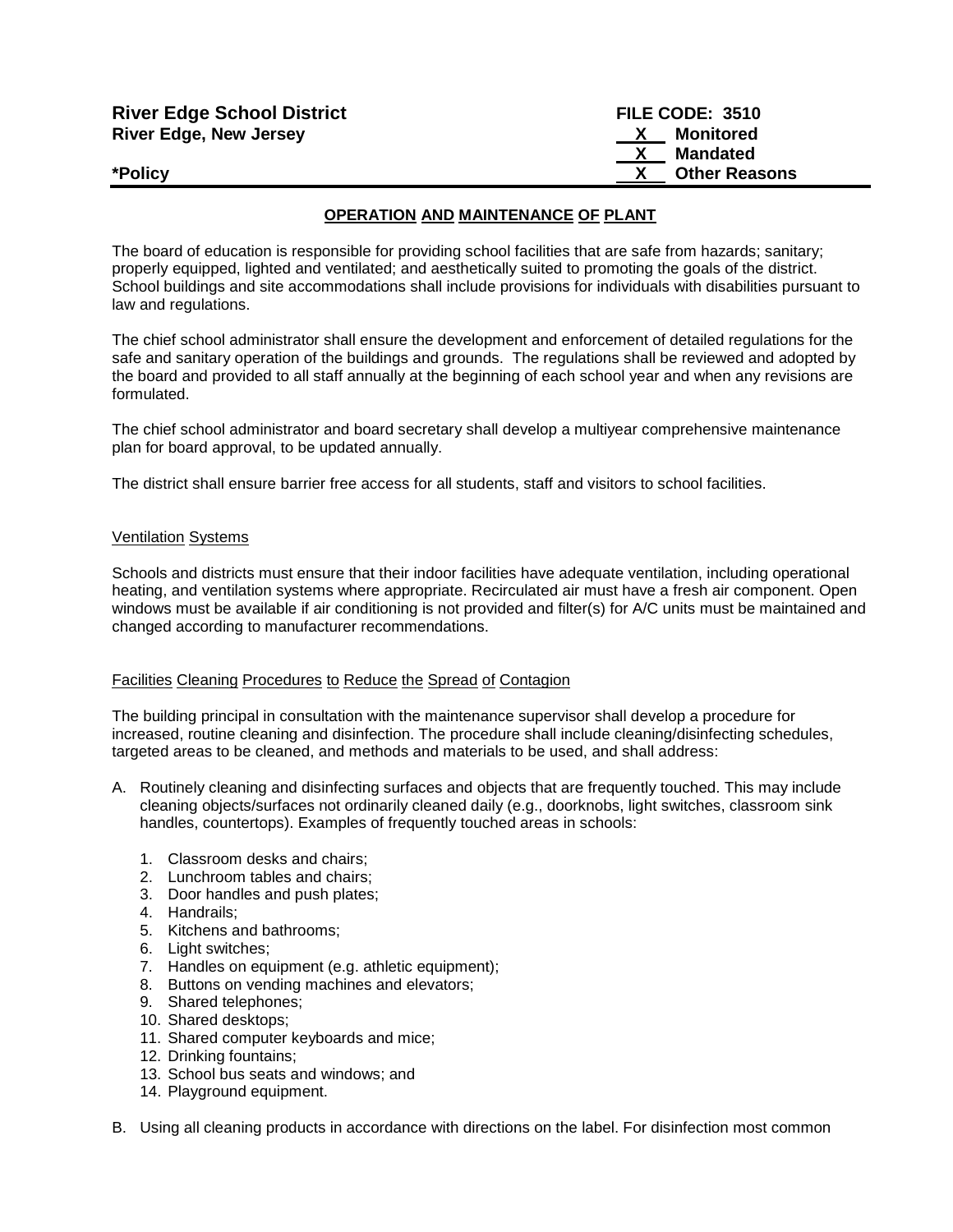EPA-registered household disinfectants should be effective. Whenever possible the list of products that are [EPA-approved for use against the virus that causes COVID-19](https://www.epa.gov/pesticide-registration/list-n-disinfectants-use-against-sars-cov-2-covid-19) [\(](https://www.epa.gov/pesticide-registration/list-n-disinfectants-use-against-sars-cov-2-covid-19)available on the EPA's website) shall be used. The manufacturer's instructions for all cleaning and disinfection products (e.g., concentration, application method and contact time, etc.) shall be used.

- C. Sanitizing bathrooms daily, or between use as much as possible, using [protocols outlined by the](https://www.epa.gov/pesticide-registration/list-n-disinfectants-use-against-sars-cov-2-covid-19) [Environmental Protection Agency \(EPA\).](https://www.epa.gov/pesticide-registration/list-n-disinfectants-use-against-sars-cov-2-covid-19) Additional considerations regarding bathrooms include:
	- 1. Limiting the number of students who can enter at one in order to avoid crowds;
	- 2. Designating staff members to enforce limited capacity and avoid overcrowding;
	- 3. Installing no-touch foot pedal trash cans, if possible;
	- 4. Propping doors open to avoid touching handles; and
	- 5. Including appropriate signage about the benefits of handwashing.
- D. Cleaning and sanitizing drinking fountains and encouraging staff and students to bring their own water to minimize the use and touching of water fountains;
- E. Making hand sanitizer available at the school bus entrance for each student to use when boarding. Similarly, students must be required to wear face coverings while riding on the bus if social distancing or physical barriers cannot be maintained;
- F. Maintaining hand-sanitizing stations with alcohol-based hand sanitizers (at least 60% alcohol):
	- 1. In each classroom (for staff and older children who can safely use hand sanitizer);
	- 2. At entrances and exits of buildings;
	- 3. Near lunchrooms and toilets.
- G. Supervising children ages 5 and younger when using hand sanitizer;
- H. For classrooms with existing handwashing facilities, preparing stations with soap, water and alcoholbased hand sanitizers (at least 60% alcohol);
- I. Reminding bus drivers to take certain personal hygiene actions (e.g., frequent hand washing) and affording them the opportunity to do so (such as having sufficient time between routes);
- J. Cleaning and sanitizing district vehicles including seats, rails and any highly touched surfaces before each run.
- K. Requiring contracted transportation providers to clean and sanitize seats, rails and highly touched surfaces touched before each run. The district shall collaborate with the contracted service provider to develop these procedures and ensure that they are consistently followed; a checklist may be developed to ensure compliance. The contracted service provider shall collaborate with the district in establishing cleaning/sanitation protocols that are consistent with social distancing practices. The contracted service provider shall ensure that employees are fully trained in the implementation of the established protocols:
	- 1. All personnel responsible for cleaning school buses shall document the cleaning/sanitizing measures taken. Personnel are required to:
		- a. Demonstrate an understanding of the established protocols that must be taken to properly clean and sanitize the bus; and
		- b. Provide a certification that, before the route commenced, the required was process completed as required.
	- 2. The procedures will identify sanitizing agents that may be used and will be limited to products included on the U.S. Environmental Protection Agency's list of products that have shown to be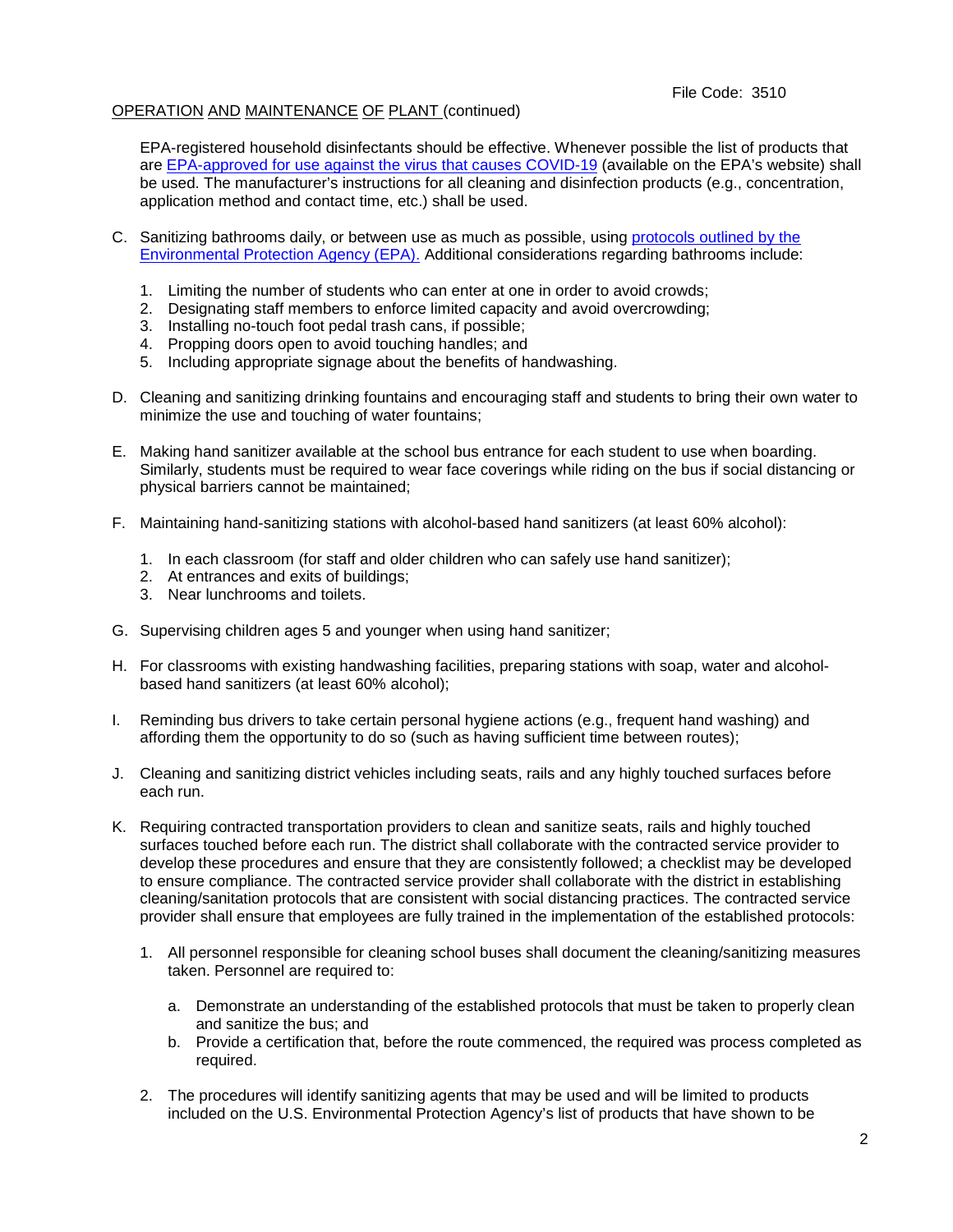effective against COVID-19.

- 3. These procedures will likely include two stages: cleaning, which removes dirt and germs from surfaces, and disinfecting, which kills germs on surfaces that remain after cleaning.
- L. Routinely cleaning and disinfecting furniture, recognizing the varying materials used in furniture in each school building;
- M. Providing EPA-registered disposable wipes to teachers and staff so that commonly used surfaces (e.g., keyboards, desks, remote controls) can be wiped down before use;
- N. On a regular basis, ordering and stocking adequate supplies to support cleaning and disinfection practices.
- O. Ensuring that cleaning and disinfection supplies are used and stored correctly and safely. This includes storing products securely away from children, while ensuring appropriate ventilation so students and staff are not exposed to toxins or fumes.
- P. Placing physical barriers, such as plastic flexible screens, in classrooms, school buses, restrooms and other areas where social distancing cannot be maintained.
- Q. Cleaning and disinfecting a school building after a person has been identified as COVID-19 positive:

The district may need to implement short-term closure procedures in a school regardless of community spread if an infected person has been in a school building. If this happens, the CDC-recommended procedures shall be followed:

- 1. Close off areas used by a sick person and do not use before cleaning and disinfection;
- 2. Wait 24 hours before cleaning and disinfecting. If it is not possible to wait 24 hours, wait as long as possible;
- 3. Open outside doors and windows to increase air circulation in the area; and
- 4. Cleaning staff will clean and disinfect all areas (e.g., offices, bathrooms, and common areas) used by the ill persons, focusing especially on frequently touched surfaces.

Additional training shall be provided to the personnel responsible for cleaning and sanitizing school buses and facilities as necessary. Topics may include proper use of cleaning and disinfecting agents, the cleaning schedule for various surfaces, and safety precautions that need to be taken (e.g., ensuring adequate ventilation while cleaning and sanitizing).

### Safe Drinking Water

The board of education shall assure the availability of potable drinking water through sanitary means in school facilities or upon school grounds in accordance with the Safe Drinking Water Act (N.J.S.A. 58:12A-1 et seq., N.J.A.C. 6A:26-6, and N.J.A.C. 7:10 et seq.). In accordance with law and board policy 3516 Safety, the board shall test all drinking water outlets, make the results publicly available and notify parents/guardians and the New Jersey Department of Education.

The board of education directs the chief school administrator to ensure the development of lead sampling plan with sample collection is consistent with the district's Quality Assurance Project Plan (QAPP) and to ensure that QAPP is signed by the laboratory certified to sample the district's water, the individual responsible for conducting the sampling and is presented to the board for signature.

Within 24-hours after the board has reviewed and verified the final laboratory results of the sampling, the board shall ensure that test results are publicly available at the school facility and on the board's website. If any laboratory results exceed the permissible lead action level, the board shall provide written notification to the parents/guardians of all students attending that facility as well as to the Department of Education. The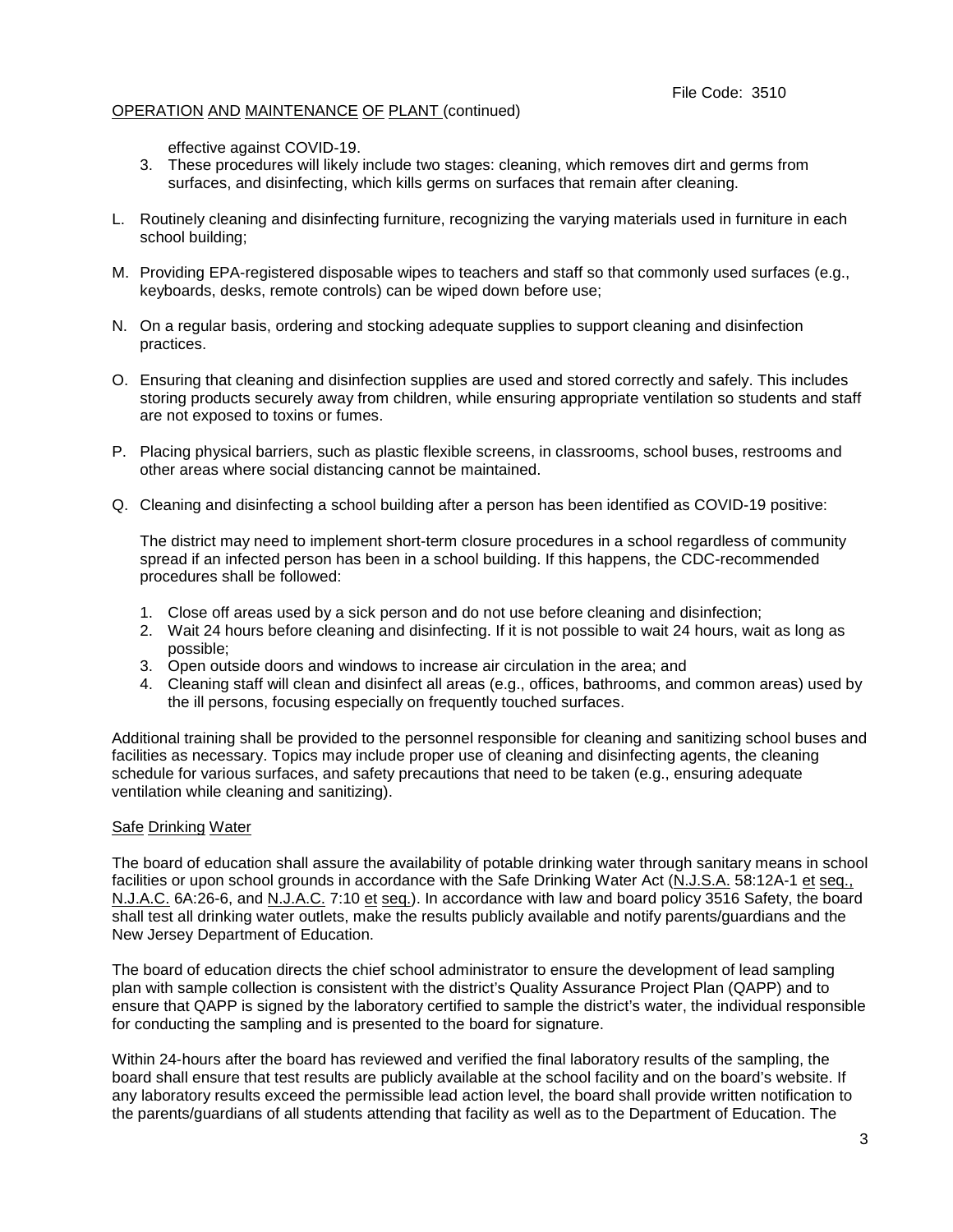notice must include measures taken to curtail immediately the use of any drinking water outlet where lead levels exceed the permissible action level, measures taken to ensure that alternate drinking water is available to all students and staff, and information regarding the health effects of lead.

Within six years of the adoption of this policy, and within each six-year period thereafter, the board must test all drinking water outlets; sampling shall be prioritized in facilities previously identified with excessive lead results or identified as high risk in the sampling plan.

Annually, the board must submit to the Department of Education, a statement of assurance that lead testing was completed in accordance with existing Department of Education regulations and that where required, alternate drinking water is available to students and staff.

### Integrated Pest Management

The New Jersey School Integrated Pest Management Act of 2002 requires schools to implement a school integrated pest management policy. As per this policy, the board and the chief school administrator shall implement Integrated Pest Management (IPM) procedures to control pests and minimize exposure of children, faculty, and staff to pesticides. River Edge School District shall develop and maintain an IPM plan as part of the school's policy.

#### Integrated Pest Management Procedures in Schools

Implementation of IPM procedures will determine when to control pests and whether to use mechanical, physical, cultural, biological or chemical methods. Applying IPM principles prevents unacceptable levels of pest damage by the most economical means and with the least possible hazard to people, property, and the environment.

Each school shall consider the full range of management options, including no action at all. Non-pesticide pest management methods are to be used whenever possible. The choice of using a pesticide shall be based on a review of all other available options and a determination that these options are not effective or not reasonable. When it is determined that a pesticide must be used, low impact pesticides and methods are preferred and shall be considered for use first.

### Development of IPM plans

The school IPM plan is a blueprint of how River Edge School District will manage pests through IPM methods. The school's IPM plan states the school's goals regarding the management of pests and the use of pesticides. It reflects the school's site-specific needs. The IPM plan shall provide a description of how each component of the school IPM policy will be implemented at the school. The chief school administrator, in collaboration with the school building administrator, shall be responsible for the development of the IPM plan for this school.

### IPM Coordinator

The Chief School Administrator shall designate an integrated pest management coordinator, who is responsible for the implementation of the school integrated pest management policy.

### Education/Training

The school community will be educated about potential pest problems and IPM methods used to achieve the pest management objectives.

The IPM coordinator, other school staff and pesticide applicators involved with implementation of the school IPM policy will be trained in appropriate components of IPM as it pertains to the school environment*.*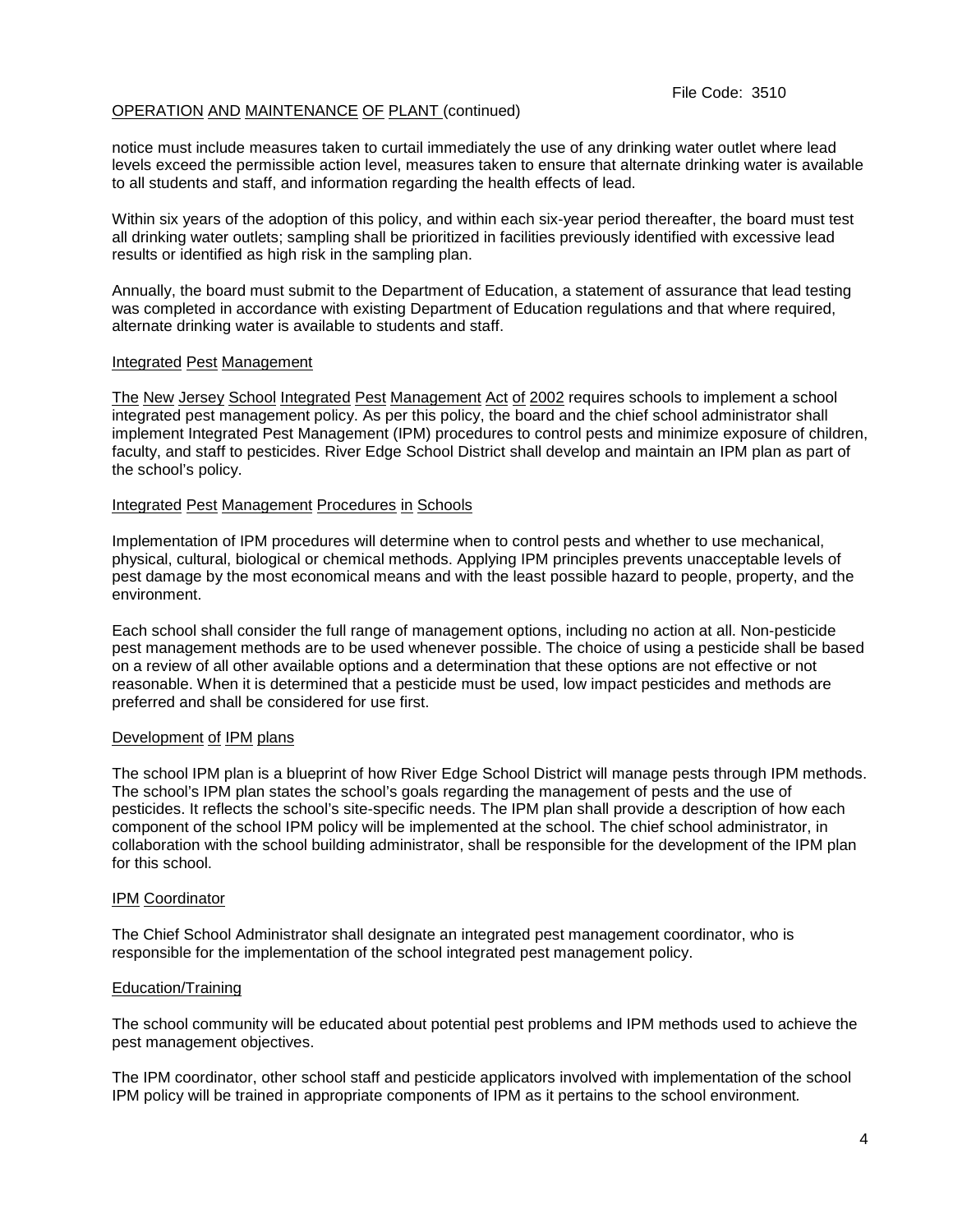Students, parents/guardians will be provided information on this policy and instructed on how they can contribute to the success of the IPM program.

### Record Keeping

Records of pesticide use shall be maintained on site to meet the requirements of the state regulatory agency and the school board.

Records shall also include, but are not limited to, pest surveillance data sheets and other non-pesticide pest management methods and practices utilized.

#### Notification/Posting

The Chief School Administrator, **Example 20** and The Chief School District, is responsible for timely notification to students' parents or guardians and the school staff of pesticide treatments pursuant to the School IPM Act.

#### Re-entry

Re-entry to a pesticide treated area shall conform to the requirements of the School IPM Act.

#### Pesticide applicators

The IPM coordinator shall ensure that applicators follow state regulations, including licensing requirements and label precautions, and must comply with all components of the School IPM Policy.

#### Evaluation

Annually, for public schools, the chief school administrator will report to the board on the effectiveness of the IPM plan and make recommendations for improvement as needed. The board directs the chief school administrator to develop regulations/procedures for the implementation of this policy.

Adopted: NJSBA Review/Update: Readopted:

#### Key Words

Operation and Maintenance of Plant, Buildings and Grounds, Maintenance

| Legal References: N.J.S.A. 10:5-1 et seq. | Law Against Discrimination                        |
|-------------------------------------------|---------------------------------------------------|
| N.J.S.A. 13:1F-19                         |                                                   |
| through -33                               | School Integrated Pest Management Act             |
| N.J.S.A. 18A:17-49                        |                                                   |
| through -52                               | Buildings and grounds supervisors to be certified |
| N.J.S.A. 18A:18A-1 et seq.                | Public schools contracts law                      |
| N.J.S.A. 18A:18A-37                       | Award of purchases, contracts, agreements         |
| N.J.S.A. 18A:22-8                         | Contents of budget; format                        |
| N.J.S.A. 34:5A-1 et seq.                  | Worker and Community Right to Know Act            |
| N.J.S.A. 34:6A-25 et seq.                 | New Jersey Public Employees Occupational Safety   |
|                                           | and Health Act                                    |
| N.J.S.A. 34:11-56a et seq.                | New Jersey Wage and Hour Law                      |
| <u>N.J.S.A.</u> 58:12A-1 et seq.          | <b>Safe Drinking Water Act</b>                    |
| N.J.A.C. 5:23-1 et seq.                   | The uniform construction code                     |
| N.J.A.C. 6A:23A-1 et seq.                 | Fiscal accountability, efficiency and budgeting   |
|                                           |                                                   |